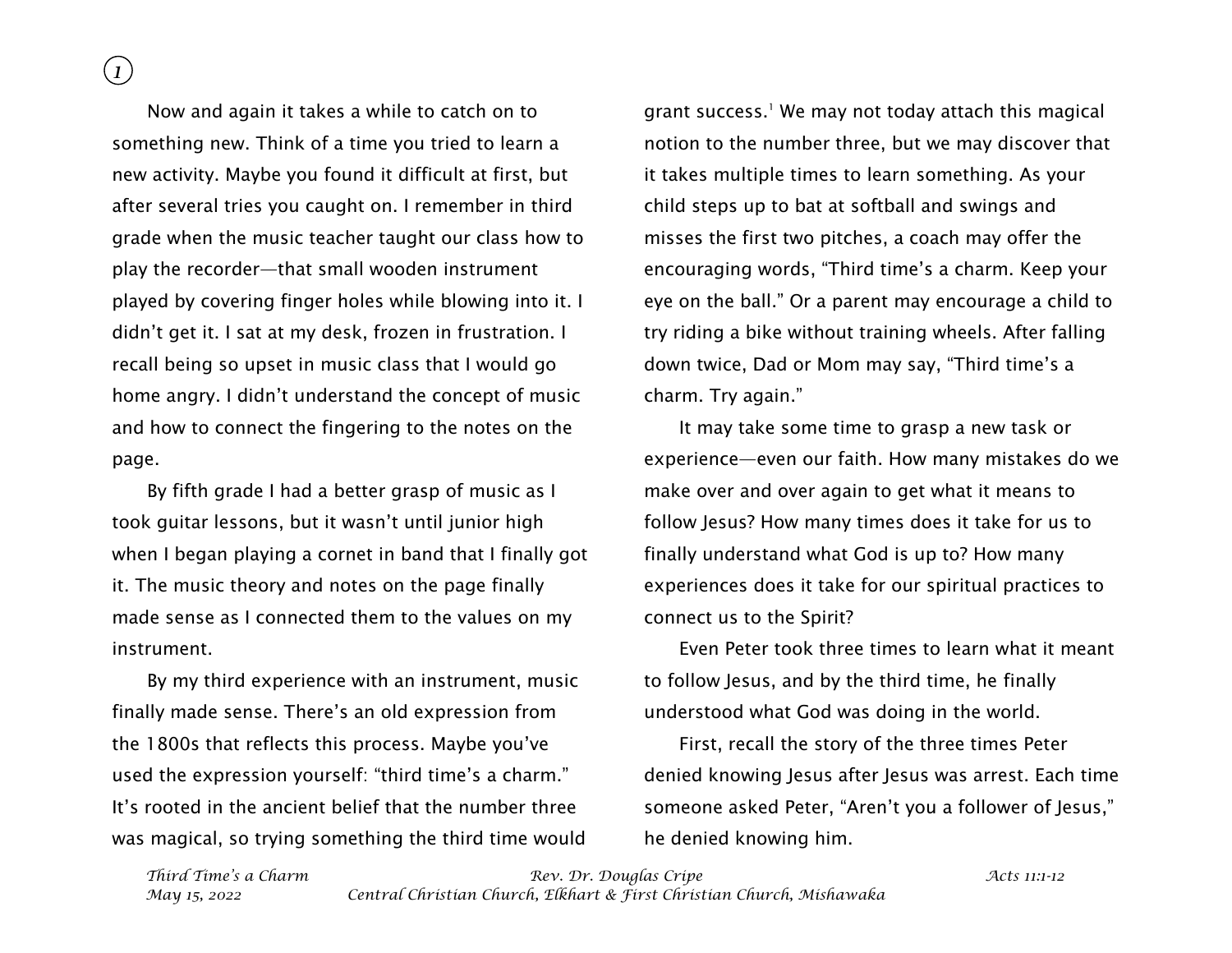*2*

Second, after Jesus' resurrection, while sitting around a fire, three times Jesus asked Peter whether he loved him. Each time Peter replied, "You know I love you," Jesus invited Peter to "feed my sheep" by caring for those in need. As Jeannie noted after hearing these stories a few weeks ago at CCC, Jesus' three-fold invitation to love him offered healing for the three times Peter denied him.

And now third, in the Book of Acts, we once again have a three-fold invitation to Peter as he had a vision of a sheet of animals lowered before him. All the animals were considered unfit to eat, but Peter heard a voice say three times, "Go to it Peter, kill and eat these animals." Each time that Peter objected to eating unkosher food, the voice said, "If God says it's ok, then it's ok."

About that same time, Cornelius had a vision while in prayer that he was to meet with Peter. Even though Cornelius was an outsider, not part of Peter's religious tradition, on the third vision, Peter finally grasped what God was up to. The unclean animals in his vision represented the outsider people, considered the "unclean" people. Peter proclaimed, "I finally get it! God has no favorites, for God does not show partiality

to one group over another. It makes no difference who you are or where you're from. If you want to follow God's ways, the door is open! This is what God has been saying to us all along through Jesus!"

This was a radical shift in the understanding of what God was doing in the world. Rather than a religion just for people like themselves, Peter realized that God was welcoming others as well. When the other disciples heard that Peter was eating with those considered outsiders, they called a board meeting and accused him of improper behavior, of eating with those who don't follow the rules like they do.

And it appears that for Peter, the third time really was a charm, for he finally realized what God was up to, giving him the courage to stand up to those protestors and boldly proclaim,

<sup>15</sup> "When I began to speak, the Holy Spirit fell on them, just as the Spirit fell on us in the beginning. <sup>16</sup> I remembered the Lord's words: 'John baptized with water, but you will be baptized with the Holy Spirit.' <sup>17</sup> If God gave them the same gift he gave us who believed in the Lord Jesus Christ, then who am I? Could I stand in God's way?" (Acts 11:15-17, CEB).

*Third Time's a Charm Rev. Dr. Douglas Cripe Acts 11:1-12 May 15, 2022 Central Christian Church, Elkhart & First Christian Church, Mishawaka*